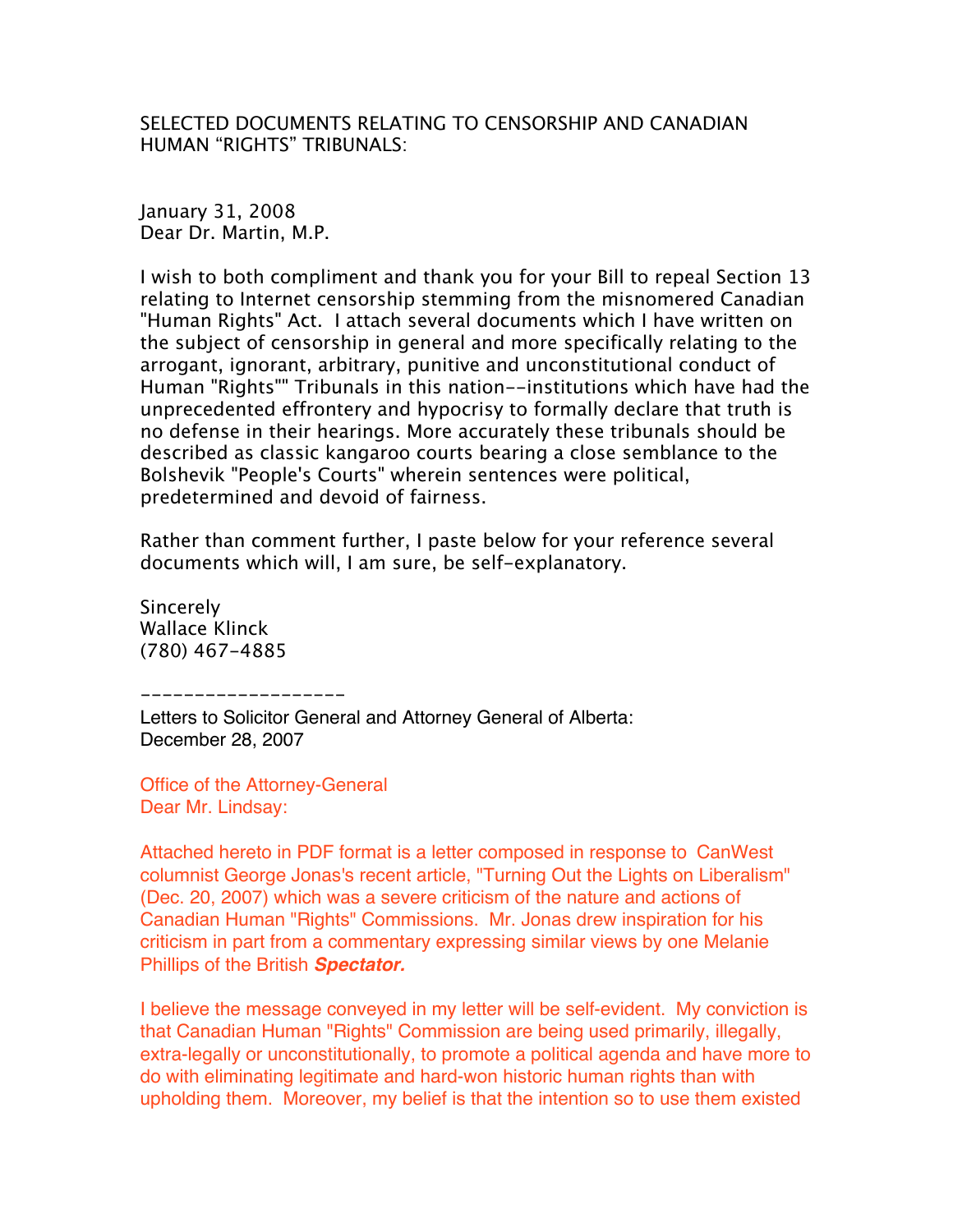from before the time of their institution. Their conduct is a blatant and smug violation of the most essential principles of British justice and denies the most elementary established rights of defense in their hearings--where they now formally and disgracefully claim that truth is not a basis for defense! Human Rights Commissions are, in my opinion entirely incompatible with, and destructive of, the basic essentials of a free and open society. Moreover, they are subject to the most outrageous abuse at the expense of defendants and are an instrument of political and economic terror. They put a deadly chill on meaningful debate within a rational and democratic society, which, inevitably, can only create an increasing reservoir of ill will in society. As such, I believe they should be subject to a thorough judicial investigation with the objective of closing them down and providing the public with a clear educational explanation as to why they are irredeemably incompatible with the basic principles of justice and a free society as we in the British sphere of influence know them and have sacrificed much to develop and secure them.

Essentially, the role of Human Rights Commissions appears to be the eradication by psychological and economic terror of all culture, religion and independent thought. This works toward internationalism through the eventual destruction of all national sovereignties and would appear, therefore, to be seditious. The result can only be an intellectual and spiritual prison reminiscent but potentially even much worse than those of the past totalitarian states of history--only extended progressively beyond national jurisdictions toward a world tyranny where immanent sovereignty is subsumed and essentially eliminated by enforced servitude to the state from which there can be no escape. Do we never learn?

Yours sincerely Wallace M. Klinck (780) 467-4885

## CanWest Publications

-------------------

## Dear George Jonas,

Thank you so much for your recent devastating article (Dec. 20/07) condemning the activities of Canada's Human "Rights" Commissions. With your European background surely you recognize their similarity to the classic kangaroo Bolshevik Peoples Courts. I wrote to the **Alberta Report** years ago when these monstrous institutions were being promoted, declaring that we would need God to help us if they were ever instituted. Of course, consequent to the pervasive corrupt and treasonous nature of party political politics and the general deliberate educational degradation of an understanding of our long historic struggle to free ourselves from arbitrary and unaccountable power, going back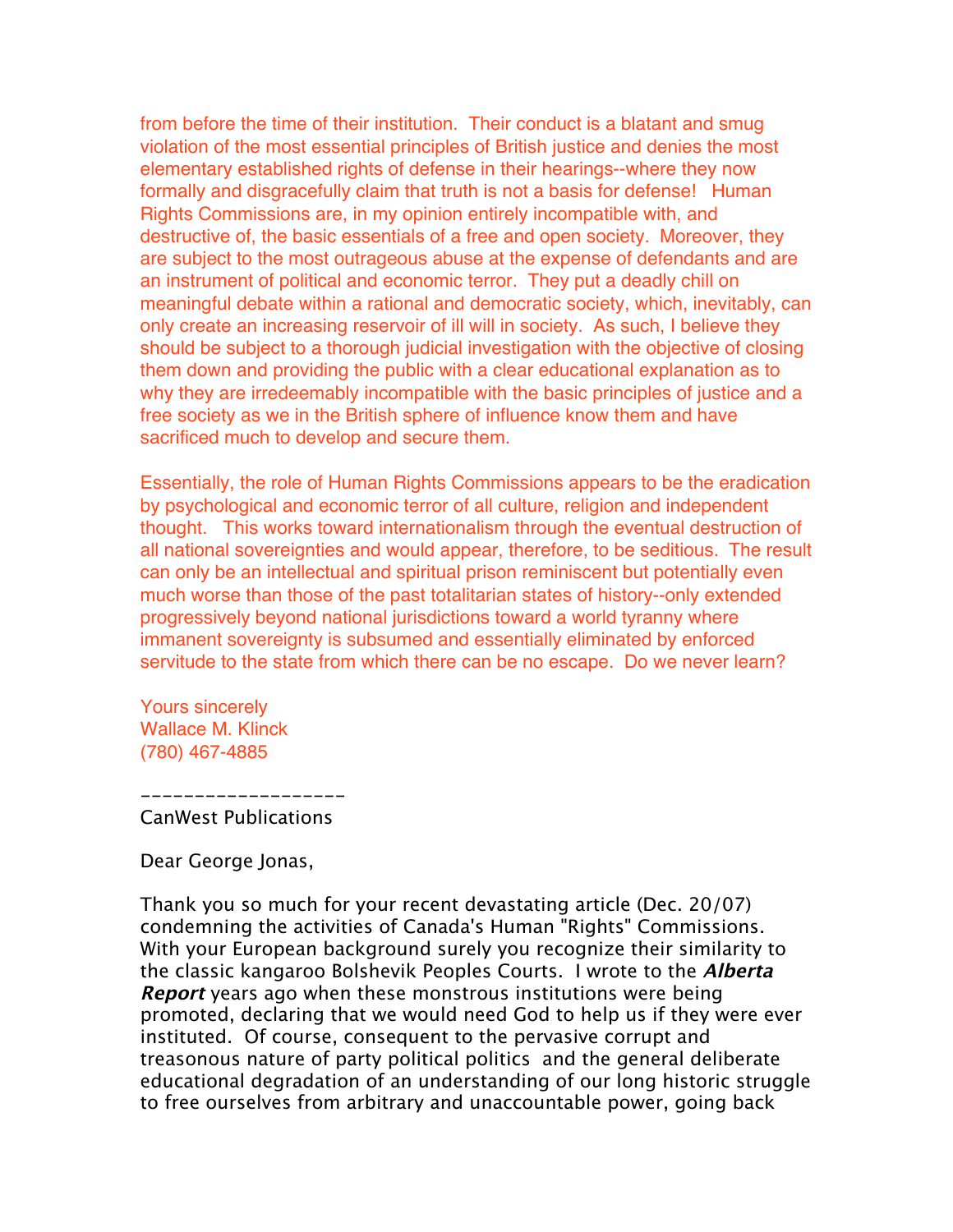before the **Magna Charta** in 1215 and henceforth, their establishment was a virtual inevitability.

Anyone who understands the nature of genuine freedom in the Christian sense, as the British best, if not perfectly, defined it and developed constitutional measures to defend it, could not fail to see the transparent intent of such Commissions. They have now become so desperate in their attempts to use their arbitrary powers for blatant political agendas- -which properly should be the subject of popular and protected public debate rather than being imposed by tyrants--that they have decreed that truth is no defense in their hearings! Truth is no defense! And no usual established rights of defense as in a proper court of law! This is madness and a complete violation of our historic British system of justice under the Common Law. These Commissions should be abolished outright with a ringing denunciation explaining to all citizens their essential threat to a free and advancing society.

And what have the politicians done to correct this situation? Nothing! It is to their lasting disgrace that they will only act if they think it might adversely affect their political aspirations to ignore it. Considerations of power are supreme. Principles be damned! Nor is it very impressive that the established media has done almost nothing until it has become obvious that this policy of state censorship is backfiring upon them. What about the fate of the procession of defenseless victims who have been abused by these tyrannical and fanatical Commissions since their establishment? Shame again!

But better late than never and I hope that the recent criticisms by yourself and others marks the beginning of the end of these kangaroo courts with their suppression of speech and association in this country. Not only suppression of these but the denial of the right also to hear, to know and to make conclusions--indeed, to think--especially feared by the censors.

Whether these Human "Rights" people act with complete hypocrisy or assume arrogantly that they are the repository of all virtue and knowledge, the rest of us being either morons or naturally bent toward every evil, is irrelevant. The bullying has to stop. We must have an open society.

We have plenty of laws to protect persons and property both in criminal and civil courts. We do not need, and cannot afford, to have irresponsible and immature people with fragile egos incapable of sustaining criticism, supported by dictatorial censors, exercising an arbitrary influence over the nature of our society. Critical examination is the basis for both personal and social development and honest citizens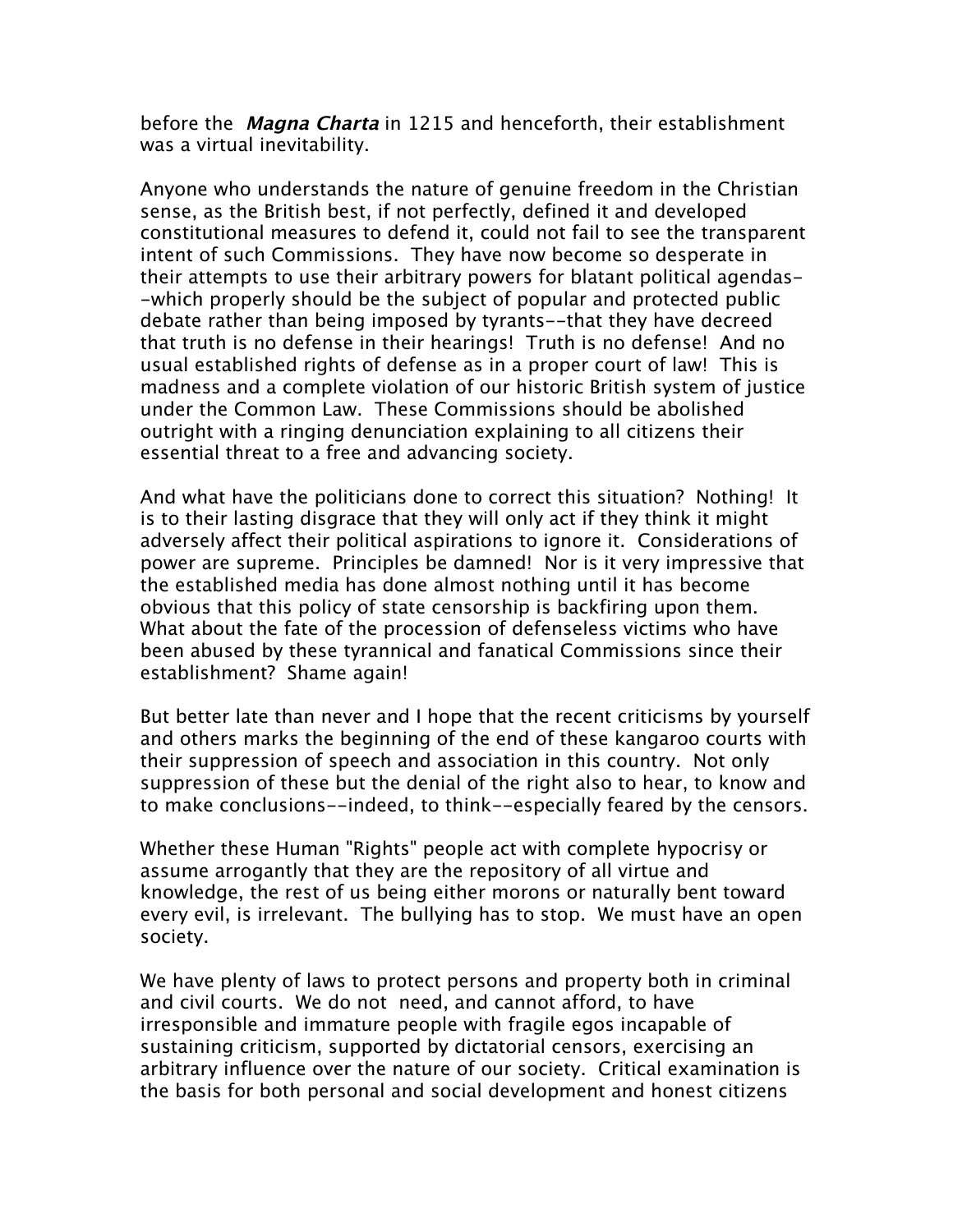should welcome it. Thank God that I have been criticized during my lifetime. Crimes against others can be justly dealt with for what they objectively are without being defined by subjective, and deceitful socalled anti-"hate" legislation. I find it difficult to believe that some of the people who promoted this sort of outrage were not fully aware of what they were perpetrating. Now some of them seem to want to "back off" gracefully. I am afraid that this does not wash.

Please excuse this long tirade--but I like many others have "had it!" If anyone should be hauled into court for reasons relating to speech, it should be those who have conspired to deny freedom of it to their fellow citizens.

**Sincerely** Wally Klinck December 27, 2007

----------------------------------- Dear Prof. ..........,

Many thanks for your reply and comments with which I concur. I understand fully that your opinions are expressed as yours alone. At one time before the advent and ascendancy of the Censor, we, as individuals, were actually permitted to have and express opinions of our own.

For one having been born into and lived in the context of values and institutions of British origin based upon essential Christian love and respect for others, and empirical, elevation of truth insofar as it can be determined in an open society where maximum information is available to all citizens, this current censorial environment or "regime" has become positively surreal. I was warned many years ago by others who had gone through the fires of totalitarian oppression and could see that the growing lack of understanding and personal responsibility would ensure that the day would come when our freedoms also would be so endangered. Having studied these matters both privately and formally I understood the fundamental nature and underlying intent of human "rights" commissions and tried to sound the alarm in a letter published by the **Alberta Report** during the time of their promotion.

People who have been denied a proper understanding of the historic evolution of our institutions designed to enhance the freedom and creativity of the individual by releasing him or her from the tyranny of absolute, unaccountable and arbitrary authority are essentially helpless in defending themselves through lack of knowledge. Unfortunately, they all too easily fall prey to those who are skilled at manipulating public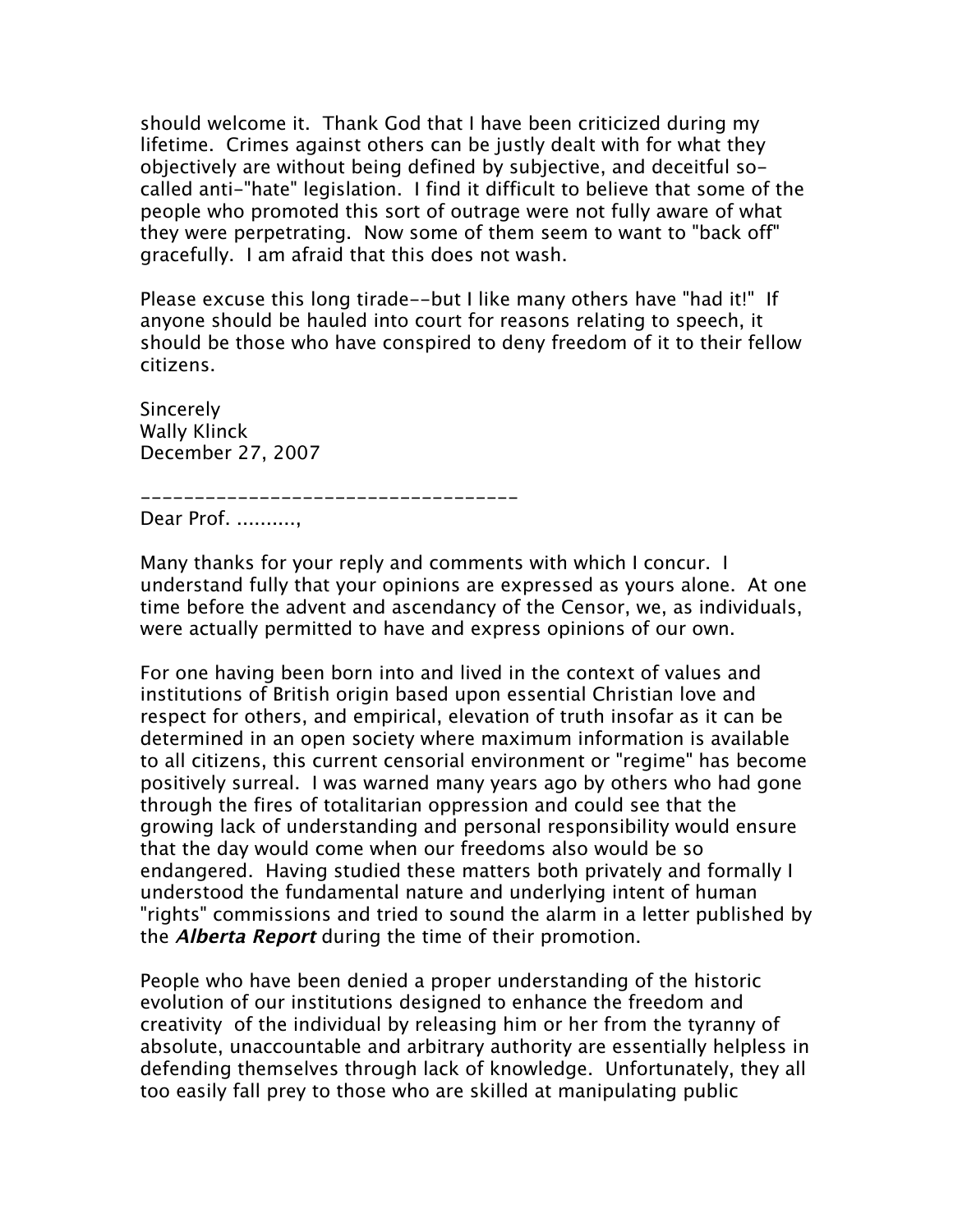"opinion" to the detriment of reason through the use of emotional labels, catch-phrases, accusations, slanders and denunciations, etc. and are swayed into supporting policies alleged to be just and beneficial when in actual fact they merely enhance centralized power over the individual by or through the state. We have designed constitutions to limit what otherwise would be the overwhelming, oppressive power of the state which under the British legal sphere of influence--as opposed to that represented by the Continental Roman Law--is allowed to do only that which is specifically authorized while the individual citizen is permitted to do anything other than that which is specifically prohibited. Politicians, most of whom have probably never even studied our written or unwritten Constitution in context of the Common Law, seem to have an increasing dislike for anything, including constitutions, which restrains their actions, inasmuch as they seem shamelessly anxious to enhance their power to exercise arbitrary action through the fiction of "the supremacy of parliament." The whole system seems to have become thoroughly out of control. I cannot imagine why we still retain a Governor (and Lieutenants) General when they seem incapable of carrying out their proper functions of disciplining governments which are in violation of our historic Constitution as evolved under the Common Law. I remember only one case some years ago when the Governor General in Australia did take the almost unprecedented action of dissolving the Canberra Government and calling for a general election when that Government arrogantly proceeded to authorize spending in a manner contrary to the Australian Constitution. I cannot give the exact attribution at this moment, but I understand that the Roman Senator Cicero observed that politicians were not born, but came into the world via another channel. Admittedly strong words, and perhaps somewhat unfairly generalized, but not, I think, without some justification coming from a personage having considerable experience in the political arena.

In any case, I agree without reservation that the depredations of Human "Rights" Commissions must stop--and they must stop promptly by having these institutions disbanded without the usual disgusting endless political discourse involving prevarication and compromise of principle. A wonderful and uplifting example has been set by a few brave souls who have taken up their pens to put an end to the outrages. Now, is there enough spirit and awareness in the populace to ensure that the task is accomplished with lasting maximum effectiveness and minimal delay? Surely, we must not rest until such resolve can be mustered and the objective is achieved.

The **Calgary Herald** editorial makes a number of good points and makes some of them in a refreshingly candid and forceful manner. Unfortunately, we live under an increasingly unsound financial system of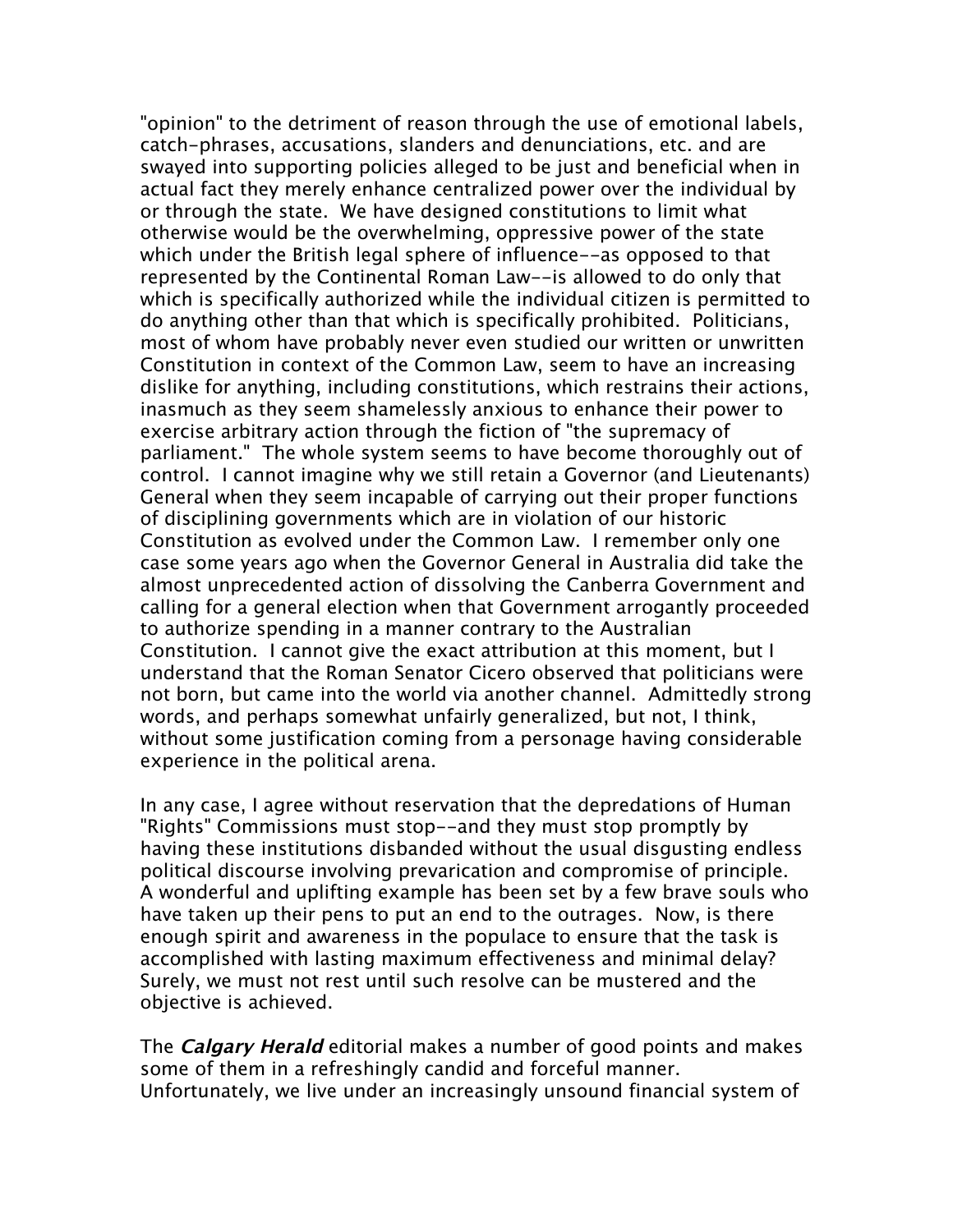cost accountancy which requires that production costs must be recovered exclusively from incomes distributed via the act of production- something which is impossible under the present credit system which is is administered by a banking system which enjoys a monopoly of credit creation. Until this monopoly is broken by an issue of non- cost-creating consumer credits to balance overall prices with supplementary global effective income issued not by new bank loans (i.e., debt) but by outright grant in a form which confers upon each citizen (increasingly as capital replaces labor as a factor in production) an inalienable beneficial (not direct) share in the communal capital, the problems of unnecessary and unjustified state intervention in the lives of citizens will escalate, unabated. Where a society of consumers are expected by final purchase to liquidate the financial cost of production--when they are increasingly short of the purchasing-power required to do so in each cycle of production, because while they are properly assessed capital depreciation via final price they are improperly not credited with capital appreciation- -and are held to the moral imperative that all income must be derived from cost-creating participation in that productive system--access to the fruits of industry can only be had through contraction of escalating, accumulating and inflationary financial debt. The reality is, of course, that the physical cost of production is met as production takes place and is fully met when it is completed for consumption or final use. Yet consumers must pay financially five, ten, twenty, fifty and hundreds of years into the future for goods produced and consumed in the past. Society runs at an increasing pace while slipping back on an upward tilting tread-mill of financial costs in a futile attempt to meet these financial costs, embodied in prices, which mathematically and increasingly cannot be liquidated. So long as we attempt to achieve social well-being and viability through earned income (i.e., "work") alone, unsupplemented by general Inheritance there can be no social stability. And, being required to gain all financial income via "jobs" in the formal economy, while subject to increasing insecurity without such "work", consumers will evermore exhibit an unnatural, unhealthy and obsessive concern about "jobs", leading to ever increasing demands for protection of them through state intervention. Hence, the unfortunate, inevitable and inexorable evolution of malevolent institutions such as "human rights" commissions. These matters are of underlying fundamental relevance--but, as would be expected the **Herald** and the established media in general studiously avoid any reference to them. This is, no doubt, because the state policy of "full-employment" serves some very vested and sinister, power-centralizing interests which are bent on maintaining the deception that leisure is anathema. Attached for your interest are two brief documents in PDF format.

That you have received intimidating communications aimed at imparting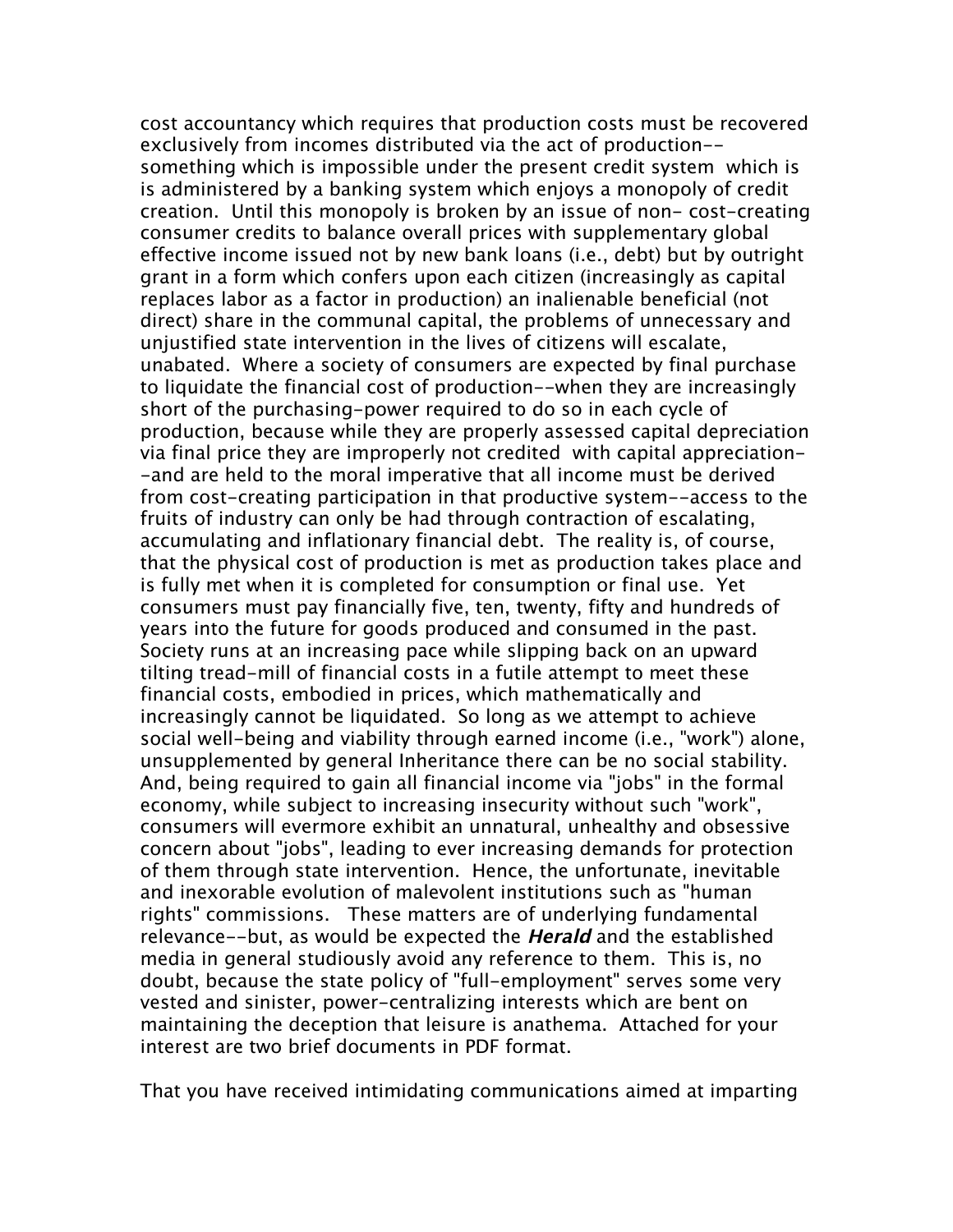maximum fear by threatening your basic source of sustenance, is a indicator of the base nature of your opponents who obviously have neither the intelligence, courage nor decency to engage in civil debate. Disgusting--but typical and expected.

**Sincerely** Wallace Klinck January 28, 2008

----------------------------------

CANADA'S 'HATE' LEGISLATION AND FREE SPEECH By Wallace Klinck [Written in reply to a commentator from the United States who had critiqued on the Internet Canada's repressive laws restricting freedom of speech.] There is no doubt in my mind that the purpose of Canada's anti-"hate" legislation has little or nothing to do with promoting legitimate and beneficial social ends. The legislation was not brought in because of any popular demand and almost certainly was the result of specific small minority pressure. Its seeming intent, and practical effect, is to penalize and intimidate anyone who has the temerity to speak out against establishment domestic and internationalist policies, and in favour of the preservation of national sovereignty, etc. Most especially it has the effect of making perfectly justifiable and relevant criticism of "public" policy, all too often initiated by minority pressure, an "illegal" act. In other words it means the suspension of open and meaningful (or even non- meaningful, for that matter) political debate - in effect the end of the democratic process. Over time it virtually guarantees the erosion of the existing culture - not by natural evolutionary change but by "legal" force imposed from" on high," regardless of the actual desires of the general public. I and other citizens do not need the state to tell us what to think. As citizens the responsibility rests upon us to think independently and to give instructions to our representatives- -not the reverse. "Hate" is a subjective matter and the courts can hardly read an individual's mind. Further, one person's

"hate" may often be another person's "love". Again, if we can know love, we must be able to distinguish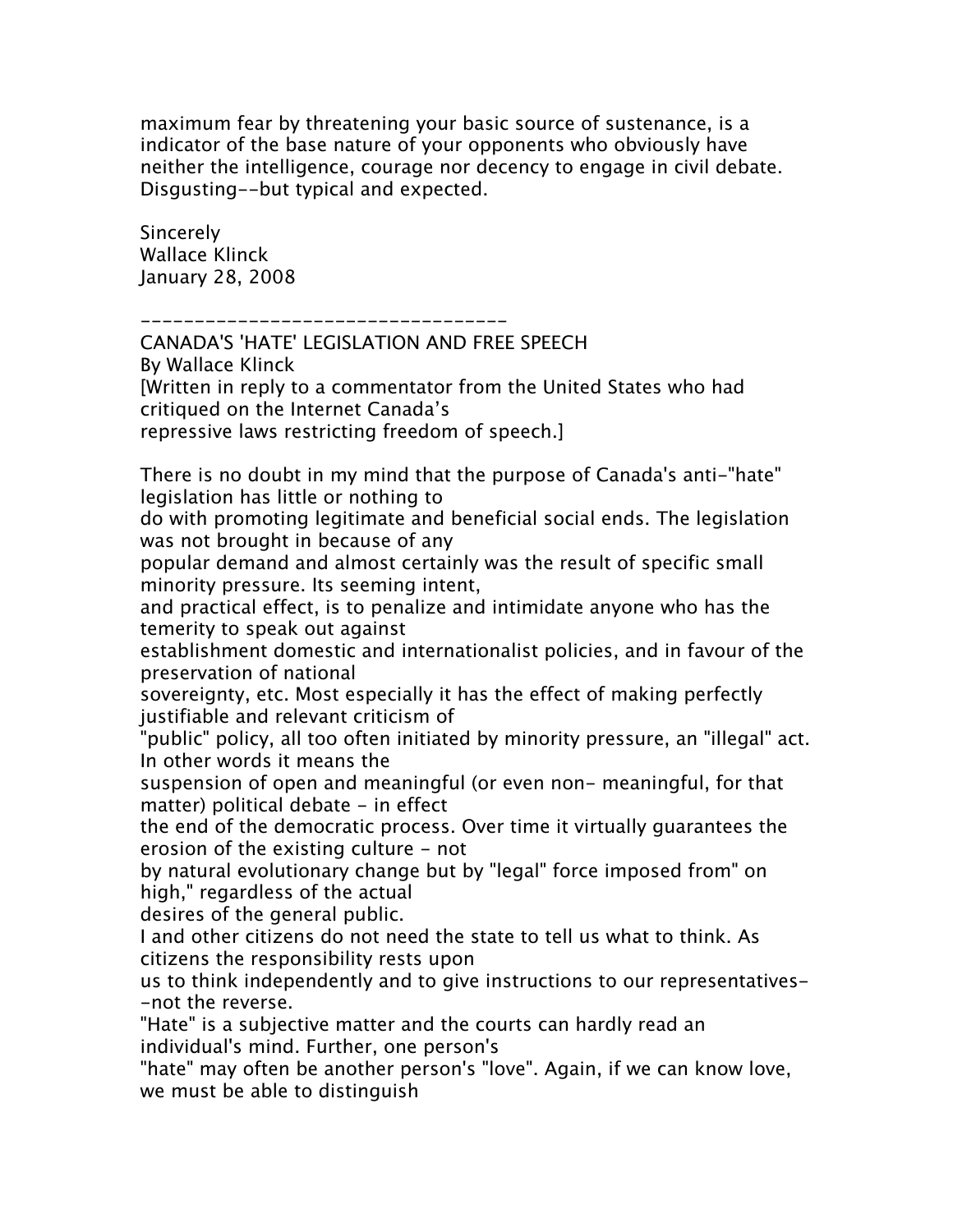and criticise that which is in opposition to it. Such criticism may actually be rendered out of genuine

consideration of the best interests of those criticized and/or of society in part or in whole. To brand this as

"hateful" and therefore criminal is pure nonsense, deceit and/or hypocrisy--a mischievous strategy enabling

the elimination of political opponents before an issue is even subject to public consideration.

The interests who promote this sort of outrageous policy appear to assume that their position of power is

impregnable and that their moral and intellectual infallibility justify the assumption that "might makes

right". If the state interferes with the free flow of information it, in effect, attempts to control what citizens

think because without access to all available information one cannot make realistic assessments. The whole

concept of democracy is therefore subverted. This is blatant totalitarianism--more than reminiscent of

Bolshevism.

In Canada, Human "Rights" Commissions, effectively constitute kangaroo tribunals (where the accused

does not have the usual Constitutional, common law and historic rights of defense provided in regular

courts), assist in this totalitarian process by rendering arbitrary judgments and penalties on unfortunate

selected citizens deemed to have spoken or acted in a "politically incorrect" manner.

These Commissions respond to complaints lodged by individuals who claim to have been subjected to

"insult", "discrimination" or whatever (or who may just wish to neutralize someone they do not like for

political or other reasons) similarly to the communist "peoples'" courts. So corrupt and desperate have Human "Rights" Commissions become that in the face of their absurdity

and injustice, they have recently declared that truth is no defence for a defendant in their hearings!

Bureaucratic decree based upon the specious or tenuous notion of "a balance of probabilities" replaces

"proof beyond doubt."

Breathtaking arrogance:

Of course, Canada's Anti-"hate" legislation has given Canada Customs the power to intercept a wide

selection of political, theological, historical and philosophical books, tracts, audio and video recordings,

etc.--which they regularly do, either delaying or prohibiting delivery.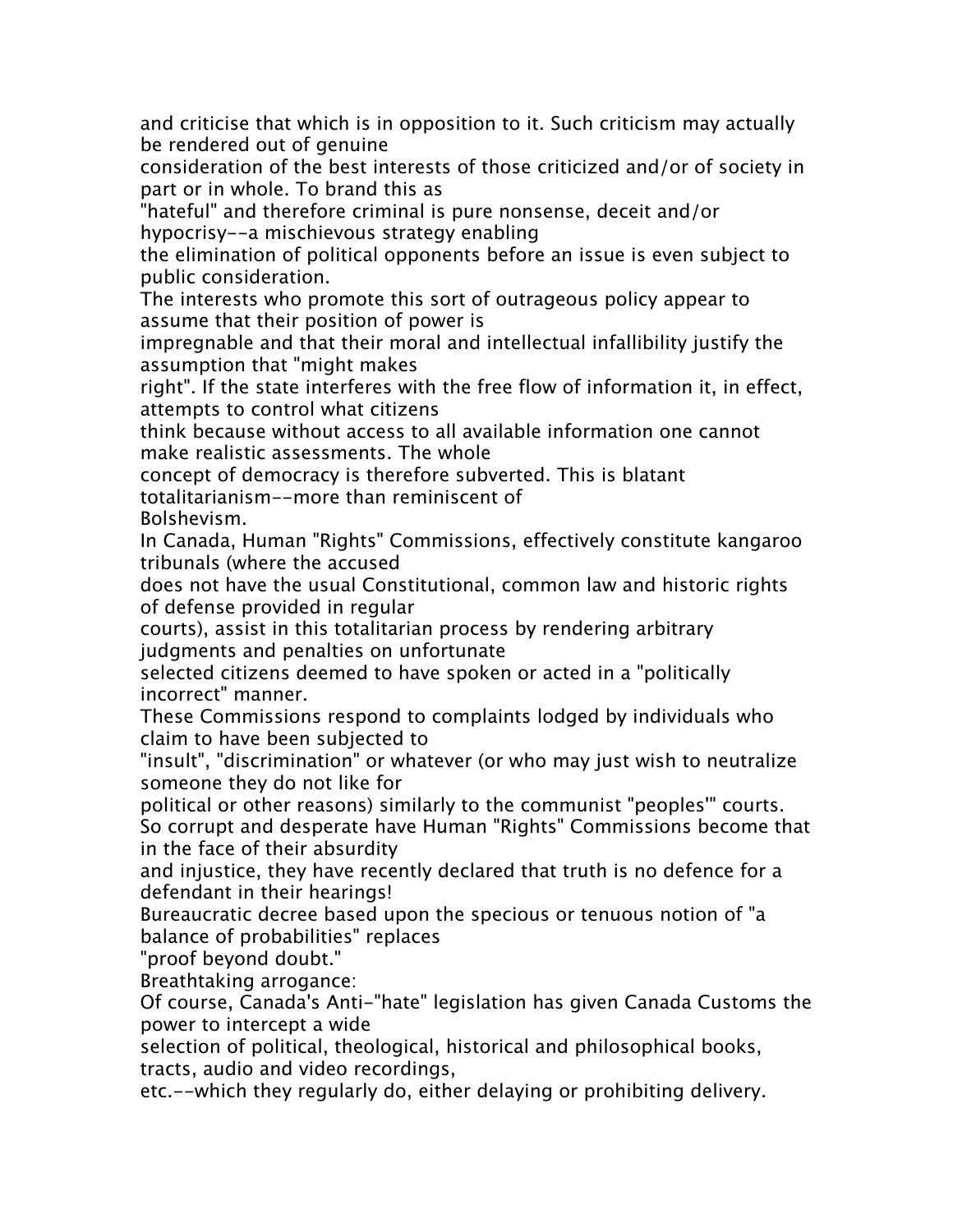Needless to say most of these

Customs personnel are not educationally or intellectually qualified to assess the merit of such publications

even if they had a legitimate right to do so. They are sent to an office in Ottawa where one or perhaps

several "experts" pronounce on the validity or acceptability of the content of these publications--

apparently as if they know the final truth of matters, which real experts and amateurs have debated for

centuries. The sheer arrogance of all this is breathtaking!

Canadian "Human Rights" legislation is a violation of citizens' rights and protections derived essentially

from Christian principles and going back to the British Constitution as evolved from the Common Law,

from the Magna Charta, the British Bill of Rights, etc. Much effort and sacrifice has been expended over

history to secure these rights and protections and to let them go by default is a betrayal of everyone present

and of those who struggled historically to secure them.

Canadian criminal and civil law has long been established with adequate measures to deal with anyone

who perpetrates or advocates violence or fraud against any individual or individuals. Individuals and

groups who take part in the political process must have their policies and actions open to full public

scrutiny. The suggestion that Canadians are so irresponsible, ignorant and fundamentally vicious that they

cannot be allowed to access information and debate matters which relate to public policy is simply

outrageous. It is a denial of even a pretense of recognizing the full democratic process as a legitimate and

proper function and right of the citizenry. Such a position allows the possibility for a minority to usurp,

without critical examination and with impunity, the rights and powers of citizens to determine policy in a

democratic state.

Canada: a Constitutional Monarchy with Representative Government: Technically, in Canada, of course, we do not have a "democracy" but rather a Constitutional Monarchy

with Representative Government. This in no way negates the validity of the above comments, however.

I know that recent developments in the United States have created similar, if not identical, problems--

problems resulting, in my opinion, largely from seriously flawed and illadvised, if not outright illegal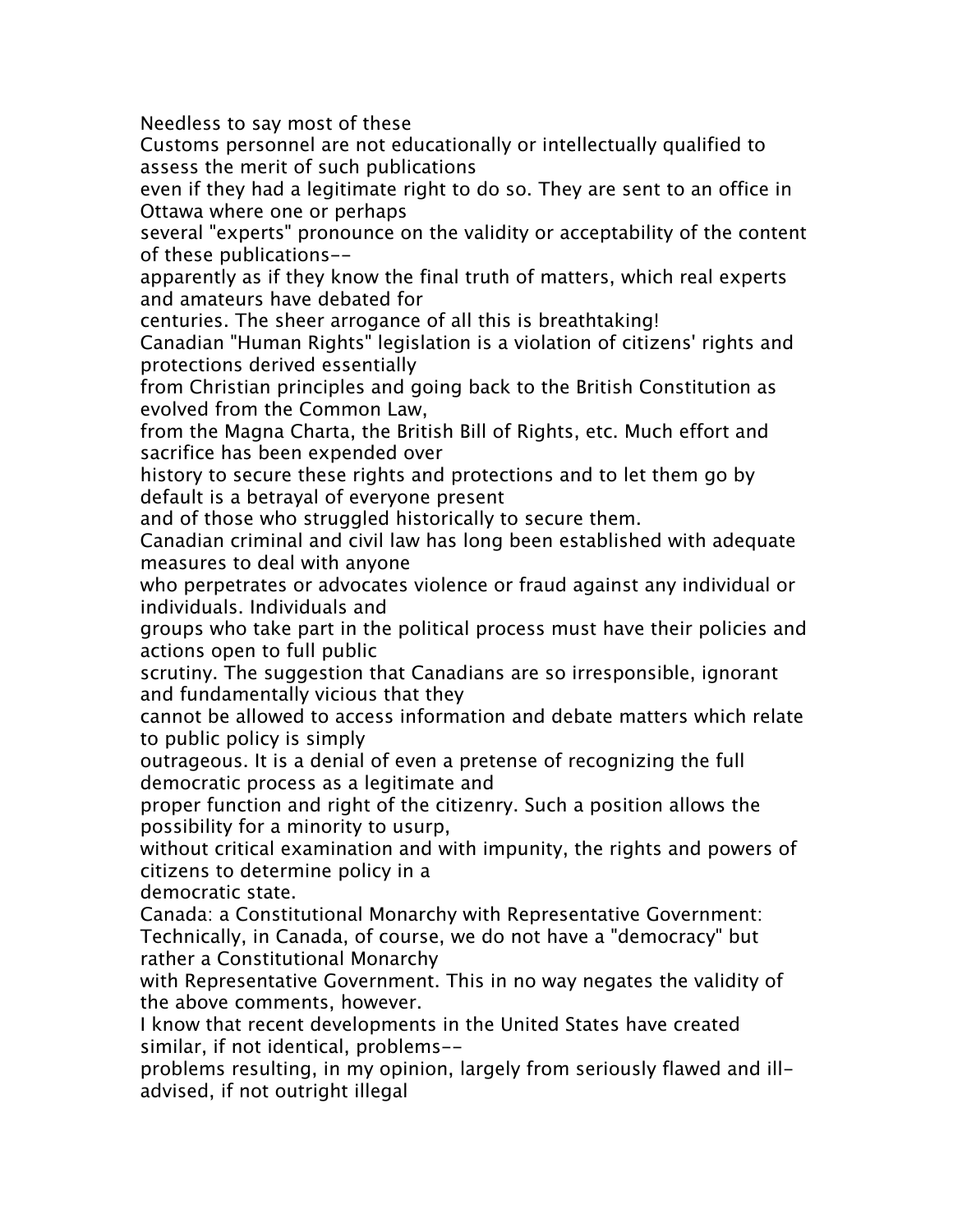foreign policies and aggressive military action. We Canadian citizens, of course, have a responsibility to manage our own affairs and it is embarrassing that citizens from other nations should have to come to our assistance. The failure of our educational system to impart to students a thorough understanding of our past Constitutional and Common Law history and institutions has led to an inability to defend them. That is our problem. Nevertheless, we need to be encouraged by the positive inputs to counteract the nature of totalitarian policies with which we are beset- policies which not only rob our citizenry of their rightful freedoms, but which in the end lead to increasing cynicism which discredits those very historic constitutional, legal and political institutions which should protect us. This is evidenced by the growing popular disillusionment and contempt for politicians and the political process in general."

JULY, 2004 - **THE NEW TIMES SURVEY** (Australia) Pages 2 and 3

## ------------------------ **The Calgary Herald**

Letters to the Editor P.O. Box 2400, Stn. M Calgary, AB T2P 0W8

## Dear Editor:

Re the recent conviction of an Alberta man under the Federal Anti-"hate" legislation, some important things to consider are: Did the accused actually promote or engender any "hatred?" Was any evidence produced to show that anyone was actually influenced by such alleged inducement of hatred or that anyone intended to act illegally upon it? And what is hatred in any objective sense? Is not hatred a subjective matter, i.e., is not one person's object of hatred often another's object of love? Who has the moral or legal right, or ability, to adjudicate or enforce action against subjective opinion? The presiding magistrate is cited as accepting that the accused genuinely believes the content of his website. Is it just or reasonable to prosecute an individual for expressing publicly what he genuinely believes? Most especially when the law under which he is tried makes an exception when statements are made in a sincere effort to contribute to a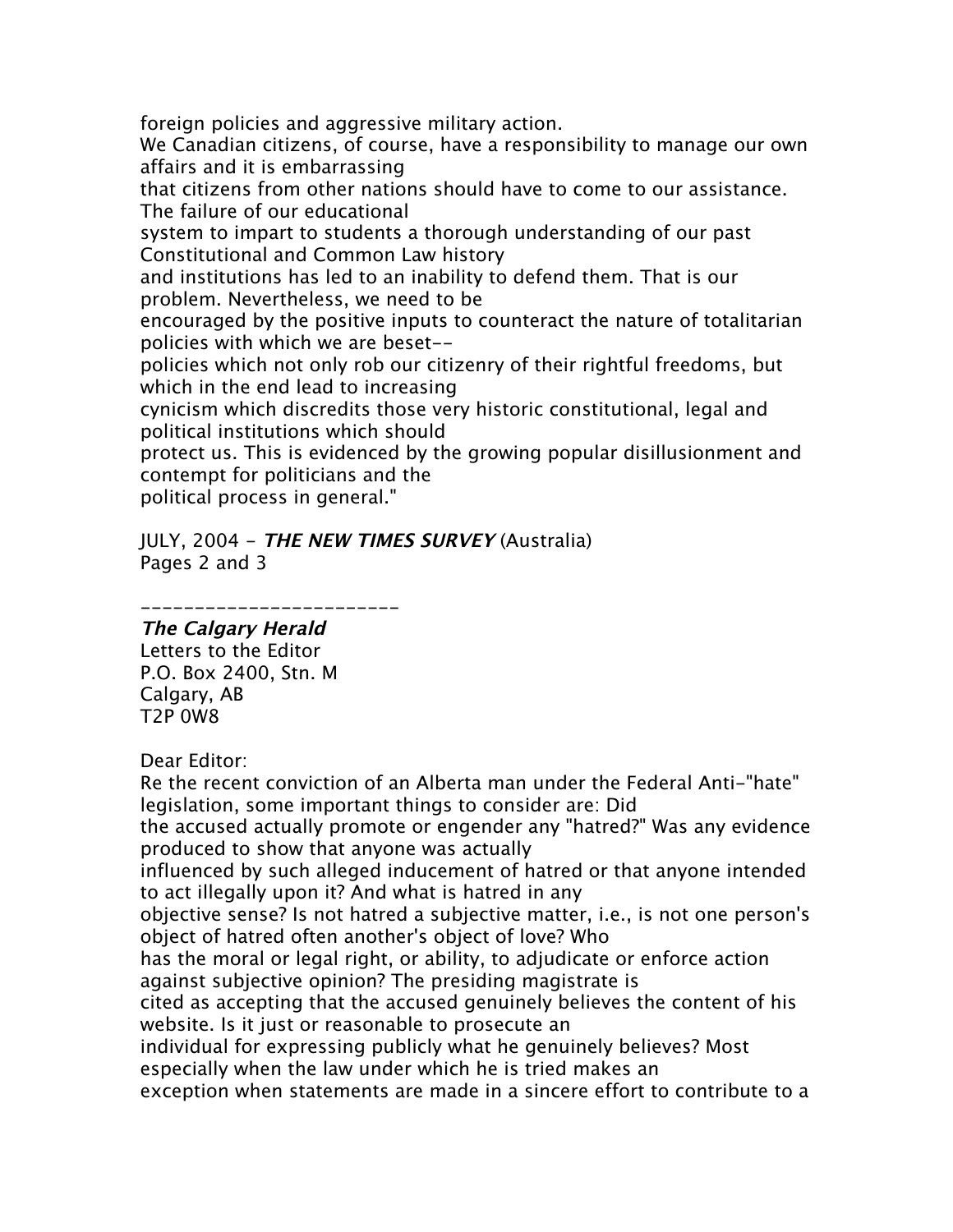matter of public concern? Is it probable or even possible that outlandish expressions are to be taken seriously by any rational mind or likely to be viewed with anything other than skepticism, disapproval, amusement--or even concern for the party making the statements? Indeed, the more outlandish or rabid such statements may be, will they generally not be even more likely regarded as less credible? Surely, to think otherwise is to adjudge the population at large as mentally incompetent and undeserving of intellectual freedom. The Crown apparently solicited representation from a minority group to demonstrate offense allegedly experienced by that "group." Can that representation actually legitimately claim to represent or speak for such a group? Indeed, can such a group actually be defined--inasmuch as realistically it may be subdivided into differentiated or even dissenting subgroups and/or individuals? In a society professing even a semblance of freedom is it appropriate, just or reasonable, to confer upon unqualified legislative or judicial officials the power to pronounce upon philosophical, historical and theological matters which historically have challenged the best minds in areas of open debate reserved for philosophers, theologians, historians- professional and amateur academics, political commentators and ordinary citizens? Does the politico-judicial system possess a natural and legitimate right to dictate the content of public enquiry--or is this the inherent and sacred right of the individual citizen in pursuing his civic responsibility? Surely we have had sufficient evidence of, and experience with, the disastrous consequences of allowing the state to determine public opinion by force of law, while simultaneously repressing the expression of dissenting or alternate ideas. Simply put, that is the acceptance of totalitarianism. Historically, the governing political and judicial establishment has been explicitly denied the right to determine by force or intimidation ideological thought and communication--and has been expected to protect these latter above all as inherent sacred rights of citizens at large. Willful neglect of this responsibility demonstrates flagrant contempt for the intelligence and decency of the population at large and is a blatant denial of democratic freedom in any meaningful sense. The last thing Canadians need, or can permit as a supposedly free people, is dictation by the state of what we may think or communicate among ourselves as citizens. Canada's relatively recent adoption of anti-"hate" legislation and "Human Rights" tribunals (whose naked political nature is exposed by their disallowance of truth as a means of defence) is a patent violation of historic protections achieved at